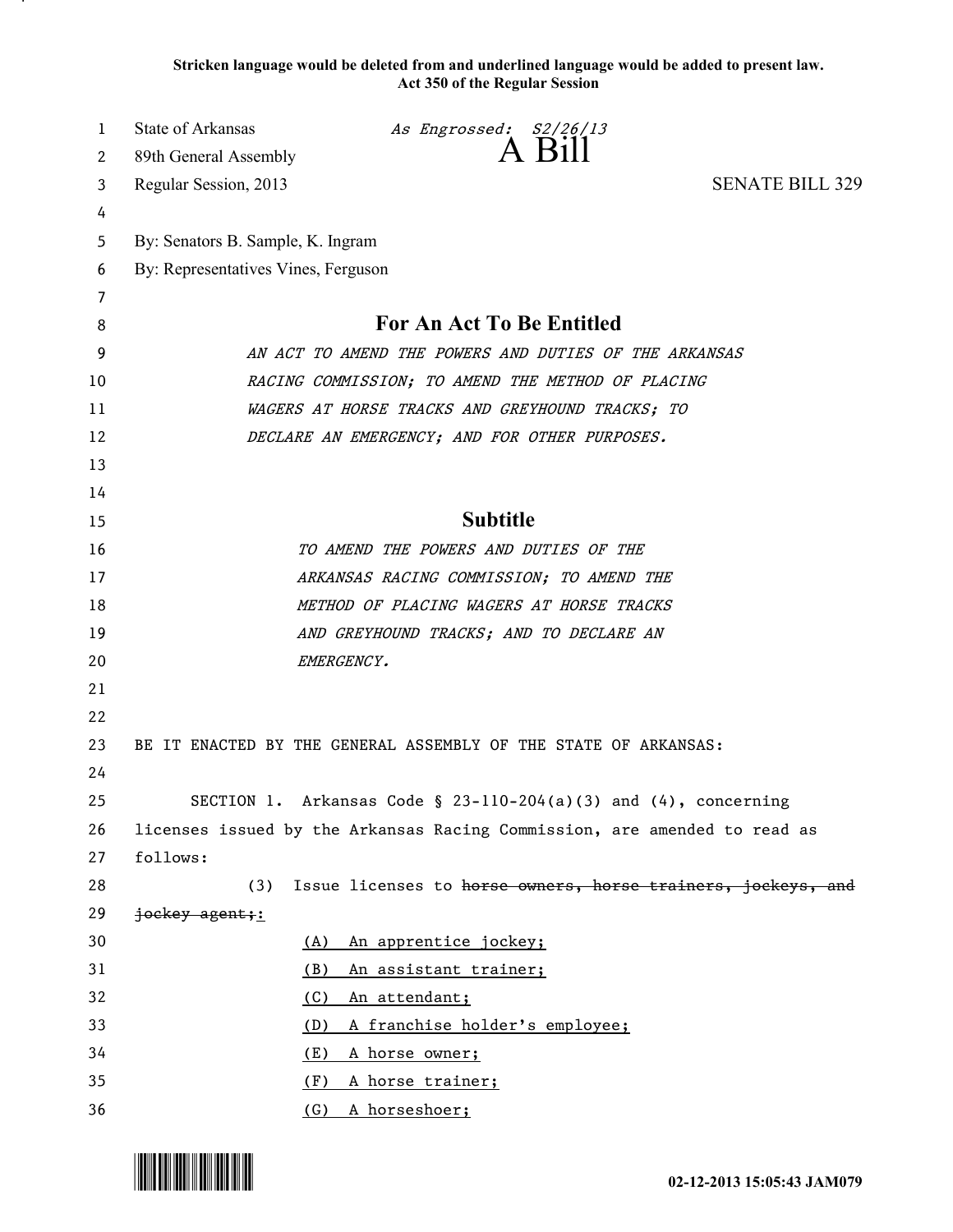| $\mathbf{1}$ | A jockey agent;<br>(H)                                                         |
|--------------|--------------------------------------------------------------------------------|
| 2            | A person riding horses on the grounds of the licensed<br>(I)                   |
| 3            | racetrack, including an exercise rider, a jockey, and an outrider;             |
| 4            | (J) A stable employee or contractor, including a groom and                     |
| 5            | a hotwalker;                                                                   |
| 6            | (K)<br>A valet;                                                                |
| 7            | (L)<br>A veterinarian;                                                         |
| 8            | (M)<br>A veterinarian assistant; and                                           |
| 9            | An authorized agent, a vendor, contractor, or other<br>(N)                     |
| 10           | person employed or involved with the care of horses or business of horse       |
| 11           | racing on the grounds of the licensed racetrack;                               |
| 12           | (4) Establish by rule the license fees, not to exceed one hundred              |
| 13           | fifty dollars (\$150) per applicant, for a license under subdivision (a)(3) of |
| 14           | this section horse owners, horse trainers, jockeys, and jockey agents;         |
| 15           |                                                                                |
| 16           | SECTION 2. Arkansas Code § 23-110-204(b), concerning the authority of          |
| 17           | the Arkansas Racing Commission, is amended to read as follows:                 |
| 18           | $(b)(1)$ The commission shall have full, complete, and sole power and          |
| 19           | authority to promulgate rules and orders:                                      |
| 20           | Impose fines in an amount not to exceed one hundred<br>(A)                     |
| 21           | thousand dollars (\$100,000) per violation of a rule of the commission;        |
| 22           | Issue orders;<br>(B)                                                           |
| 23           | Order the forfeiture of purse money won by a<br>(C)                            |
| 24           | disqualified horse;                                                            |
| 25           | (D) and preseribe Prescribe conditions under which horse                       |
| 26           | racing shall be conducted by a franchise holder $\tau$ :                       |
| 27           | (E) Promulgate rules;                                                          |
| 28           | Redistribute forfeited purse money; and<br>(F)                                 |
| 29           | Suspend or revoke licenses.<br>(G)                                             |
| 30           | (2) but the power and authority so granted The authority granted               |
| 31           | to the commission under this subsection shall be exercised by the commission   |
| 32           | in a reasonable manner,.                                                       |
| 33           | (3) and the The holder of any a franchise, or any a taxpayer,                  |
| 34           | shall have redress may appeal an action of the commission to the Pulaski       |
| 35           | County Circuit Court for any wrong committed by the commission in the          |
| 36           | exercise of the power and authority granted in this chapter.                   |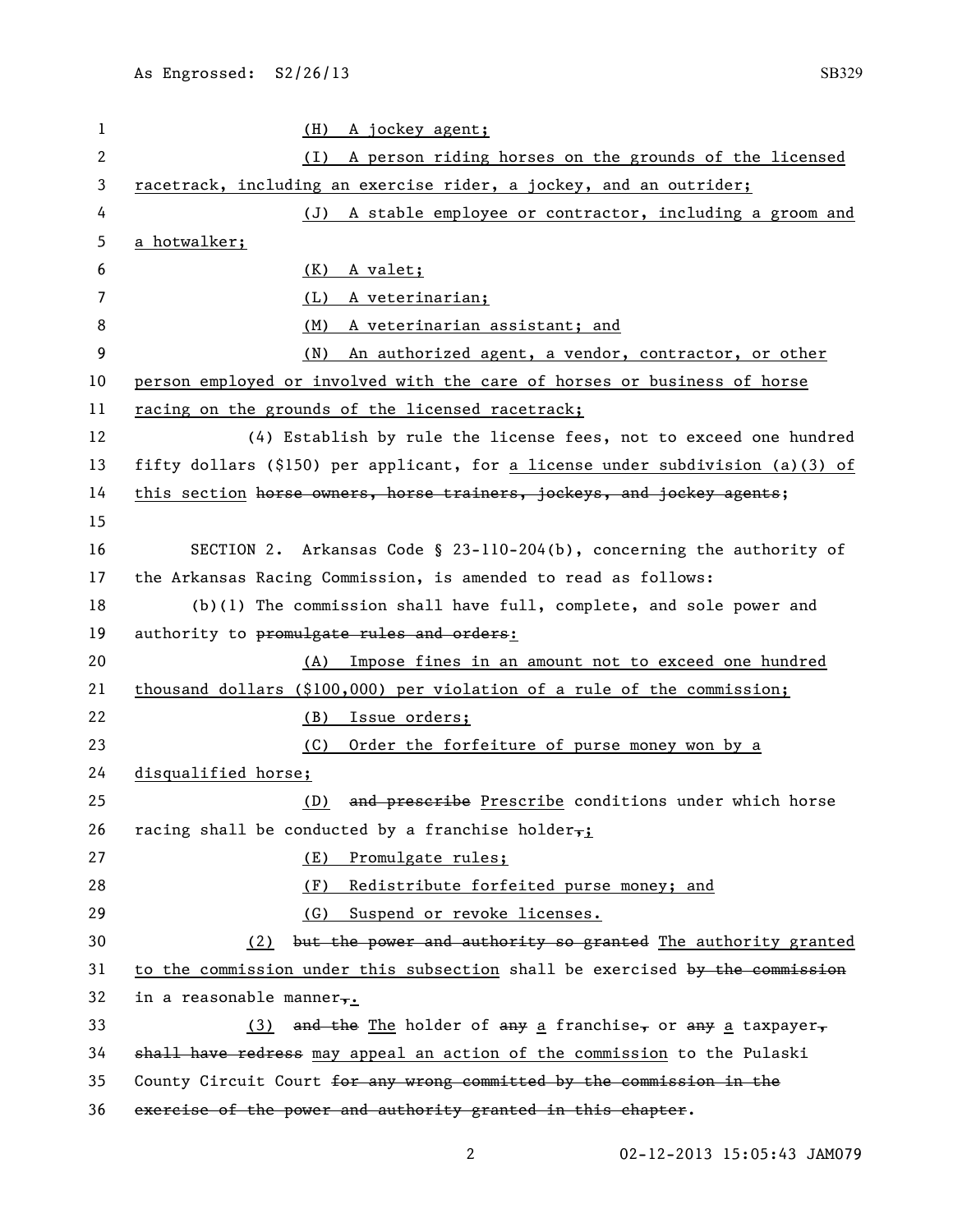| 1  |                                                                              |  |
|----|------------------------------------------------------------------------------|--|
| 2  | SECTION 3. Arkansas Code § 23-111-203(b)(3) and $(4)$ , concerning the       |  |
| 3  | licenses issued by the Arkansas Racing Commission, are amended to read as    |  |
| 4  | follows:                                                                     |  |
| 5  | (3) Issue licenses to greyhound owners and greyhound trainers:               |  |
| 6  | An attendant;<br>(A)                                                         |  |
| 7  | A franchise holder's employee;<br>(B)                                        |  |
| 8  | A greyhound handler;<br>(C)                                                  |  |
| 9  | A kennel employee;<br>(D)                                                    |  |
| 10 | A kennel helper;<br>(E)                                                      |  |
| 11 | A greyhound owner;<br>(F)                                                    |  |
| 12 | A greyhound trainer;<br>(G)                                                  |  |
| 13 | An assistant greyhound trainer;<br>(H)                                       |  |
| 14 | (1)<br>A veterinarian;                                                       |  |
| 15 | (J)<br><u>A veterinarian assistant; and</u>                                  |  |
| 16 | <u>(K)</u><br>An authorized agent, contractor, a vendor, or other            |  |
| 17 | person employed or involved with the care of greyhounds or greyhound racing  |  |
| 18 | on the grounds of the licensed racetrack;                                    |  |
| 19 | (4) Establish by rule the license fees, not to exceed one hundred            |  |
| 20 | fifty dollars (\$150) per applicant, for a license issued under subdivision  |  |
| 21 | (b)(3) of this section greyhound owners and greyhound trainers;              |  |
| 22 |                                                                              |  |
| 23 | SECTION 4. Arkansas Code § 23-111-203(b)(7), concerning the authority        |  |
| 24 | of the Arkansas Racing Commission, is amended to read as follows:            |  |
| 25 | $(7)$ (A) Take such other action, not inconsistent with law, as it           |  |
| 26 | may deem necessary or desirable to supervise and regulate and to effectively |  |
| 27 | control in the public interest greyhound racing in the State of Arkansas-    |  |
| 28 | including without limitation:                                                |  |
| 29 | Imposing fines in an amount not to exceed one<br>(i)                         |  |
| 30 | hundred thousand dollars (\$100,000) per violation of a rule of the          |  |
| 31 | commission;                                                                  |  |
| 32 | Issuing orders;<br>(ii)                                                      |  |
| 33 | Ordering the forfeiture of purse money won by<br>(iii)                       |  |
| 34 | a disqualified greyhound;                                                    |  |
| 35 | Prescribing conditions under which greyhound<br>(iv)                         |  |
| 36 | racing shall be conducted by a franchise holder;                             |  |

3 02-12-2013 15:05:43 JAM079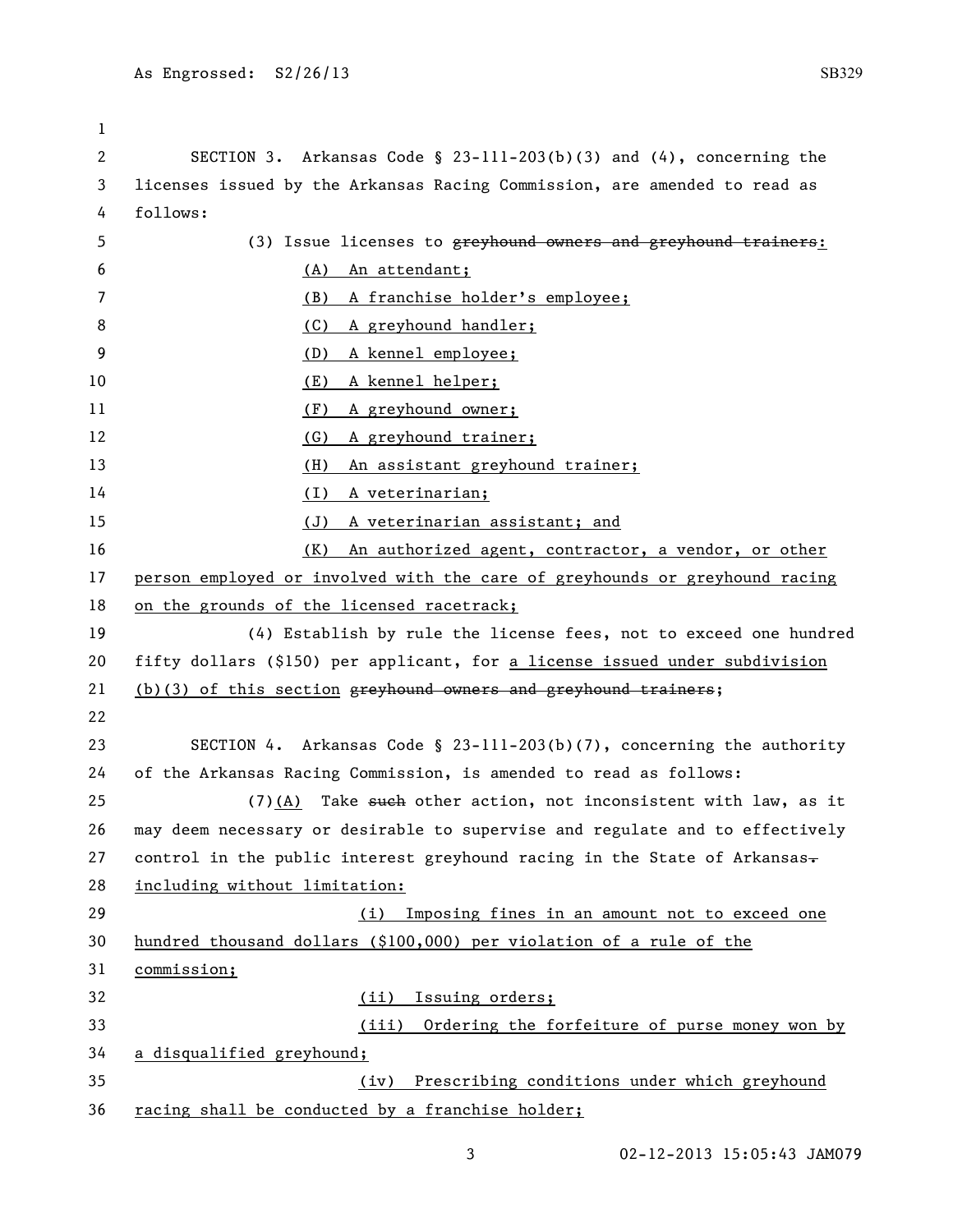| 1              | Promulgating rules;<br>(v)                                                    |  |
|----------------|-------------------------------------------------------------------------------|--|
| $\mathbf{2}$   | Redistributing forfeited purse money; and<br>(vi)                             |  |
| 3              | Suspending or revoking licenses.<br>(vii)                                     |  |
| 4              | The commission shall exercise its authority under this<br>(B)                 |  |
| 5              | subsection in a reasonable manner.                                            |  |
| 6              | The holder of a franchise or a taxpayer may appeal an<br>(C)                  |  |
| $\overline{7}$ | action of the commission to the Pulaski County Circuit Court.                 |  |
| 8              |                                                                               |  |
| 9              | SECTION 5. Arkansas Code § 23-110-405, concerning wagering at a horse         |  |
| 10             | racing track, is amended to add an additional subsection to read as follows:  |  |
| 11             | $(e)(1)$ With the prior approval of the commission and pursuant to rules      |  |
| 12             | adopted by the commission, a franchise holder's patrons with money on deposit |  |
| 13             | in an account with the franchise holder may place wagers by communication     |  |
| 14             | through telephone or other mobile device or through other electronic means on |  |
| 15             | races conducted at the franchise holder's race track facility and horse races |  |
| 16             | or greyhound races at other racetracks, whether or not the patron is located  |  |
| 17             | on the grounds of the franchise holder's race track facility when placing the |  |
| 18             | wager.                                                                        |  |
| 19             | Wagers accepted by the franchise holder under this<br>(2)                     |  |
| 20             | subsection shall be treated for all purposes under this chapter as a wager    |  |
| 21             | made by the patron on the grounds of the franchise holder's race track        |  |
| 22             | facility.                                                                     |  |
| 23             |                                                                               |  |
|                |                                                                               |  |
| 24             | SECTION 6. Arkansas Code § 23-111-508(b), concerning wagering at a            |  |
| 25             | greyhound racing track, is amended to read as follows:                        |  |
| 26             | No other place or method of wagering shall be used or permitted by<br>(b)     |  |
| 27             | the franchise holder, unless permitted under subsection (d) or subsection (e) |  |
| 28             | of this section, nor shall the pari-mutuel or certificate system of wagering  |  |
| 29             | be conducted on any races except races at the race track where the franchise  |  |
| 30             | holder holds a current license issued by the Arkansas Racing Commission.      |  |
| 31             |                                                                               |  |
| 32             | SECTION 7. Arkansas Code § 23-111-508, concerning wagering at a               |  |
| 33             | greyhound racing track, is amended to add an additional subsection to read as |  |
| 34             | follows:                                                                      |  |
| 35             | (e)(1) With the prior approval of the commission and pursuant to rules        |  |

4 02-12-2013 15:05:43 JAM079